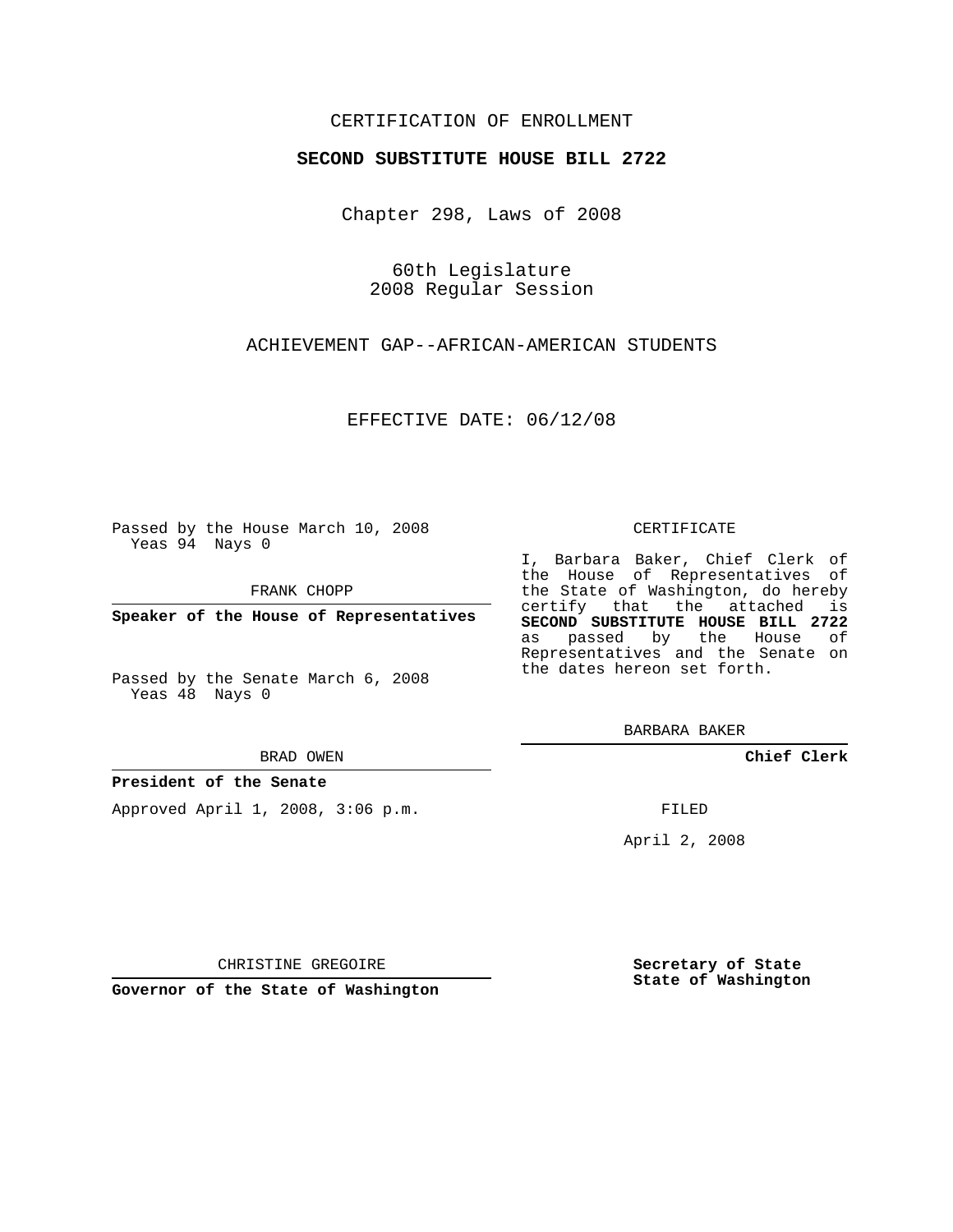# **SECOND SUBSTITUTE HOUSE BILL 2722** \_\_\_\_\_\_\_\_\_\_\_\_\_\_\_\_\_\_\_\_\_\_\_\_\_\_\_\_\_\_\_\_\_\_\_\_\_\_\_\_\_\_\_\_\_

\_\_\_\_\_\_\_\_\_\_\_\_\_\_\_\_\_\_\_\_\_\_\_\_\_\_\_\_\_\_\_\_\_\_\_\_\_\_\_\_\_\_\_\_\_

## AS AMENDED BY THE SENATE

Passed Legislature - 2008 Regular Session

## **State of Washington 60th Legislature 2008 Regular Session**

**By** House Appropriations (originally sponsored by Representatives Pettigrew, Kenney, Morris, Sullivan, Hasegawa, Upthegrove, Loomis, Pedersen, Darneille, Conway, Hudgins, Quall, Ericks, Kagi, and Ormsby)

READ FIRST TIME 02/12/08.

 AN ACT Relating to addressing the achievement gap for African- American students; adding a new section to chapter 28A.300 RCW; and creating new sections.

BE IT ENACTED BY THE LEGISLATURE OF THE STATE OF WASHINGTON:

 NEW SECTION. **Sec. 1.** (1) The legislature finds that of all the challenges confronting the African-American community, perhaps none is more critical to the future than the education of African-American children. The data regarding inequities, disproportionality, and gaps in achievement is alarming no matter which indicators are used:

 (a) The gap in reading test scores between African-American and white students on the tenth grade Washington assessment of student learning is twenty percentage points, with only two-thirds of African- American students able to meet the upcoming graduation standard in reading on the first attempt compared to eighty-five percent of white students. African-American students are lagging behind other student groups in reading improvement.

 (b) African-American students continue to score lowest among student groups in high school mathematics, with only twenty-three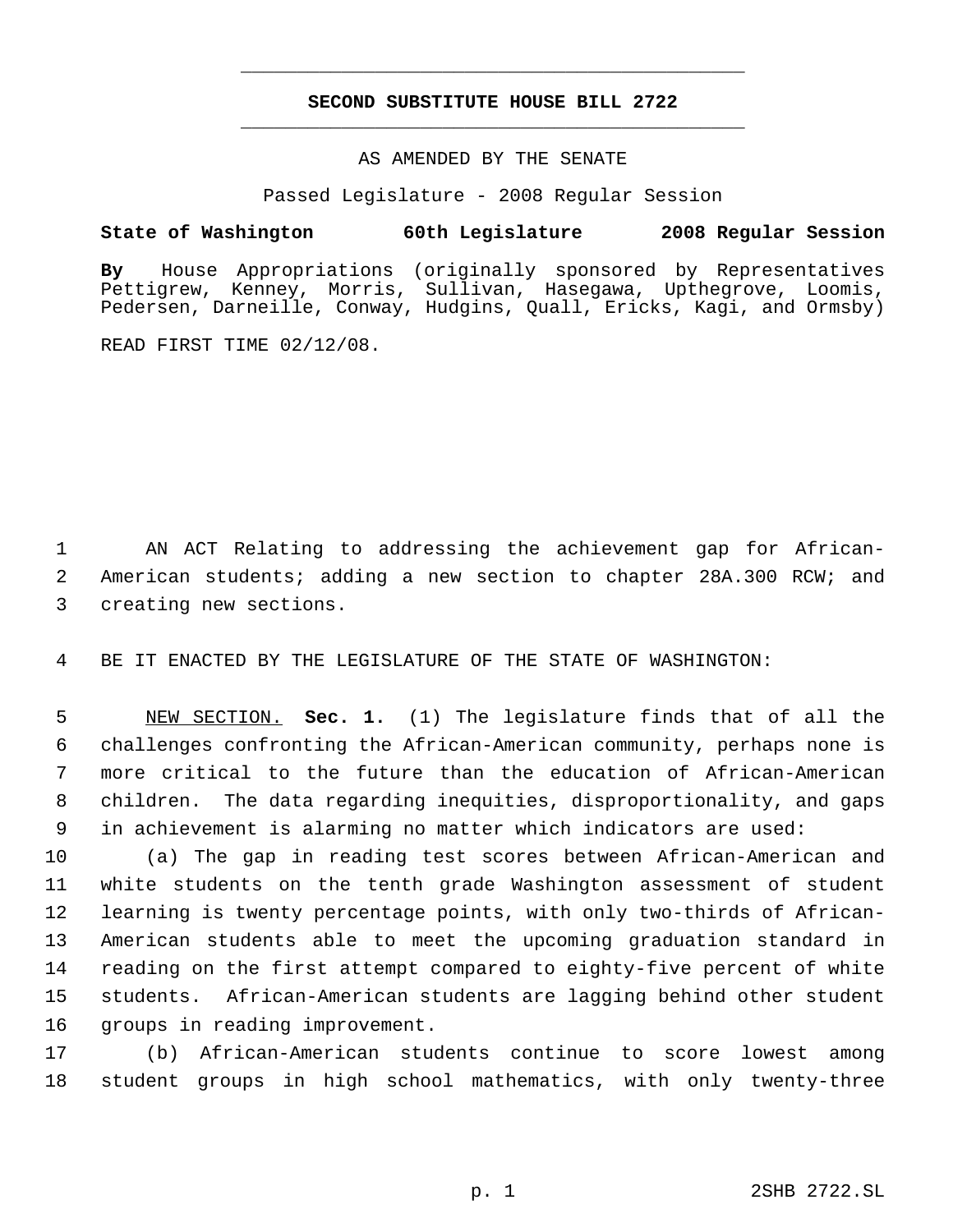percent able to meet state standard on the first attempt, a thirty- three percentage point lag behind white students who have a fifty-six percent met-standard rate.

 (c) One-fourth of African-American students who enter ninth grade will have dropped out of school by the time their peers graduate in twelfth grade. This measure does not account for the children who, facing significant educational challenges and barriers, have already grown disparaged before the end of middle or junior high school.

 (2) The legislature further finds that although there are multiple initiatives broadly intended to improve student achievement, including a small number of initiatives to address the achievement gap for disadvantaged students generally, there are only a select few efforts targeted to the challenges of African-American students or designed specifically to engage parents and leaders in the African-American community. The efficacy of general supplemental programs in helping African-American students is unknown. A thoughtful, comprehensive, and inclusive strategy for African-American students has not been created. (3) Therefore, the legislature intends to commission and then implement a clear, concise, and intentional plan of action, with

 specific strategies and performance benchmarks, to ensure that African- American students meet or exceed all academic standards and are prepared for a quality life and responsible citizenship in the twenty-first century.

 NEW SECTION. **Sec. 2.** (1) The center for the improvement of student learning in the office of the superintendent of public instruction shall convene an advisory committee to craft a strategic plan to address the achievement gap for African-American students.

 (a) The advisory committee shall be comprised of fifteen members including educators, parents, representatives of community-based organizations, a representative from the Washington state commission on African-American affairs, and a representative from the office of the education ombudsman. Five members shall be appointed by the speaker of the house of representatives; five members shall be appointed by the president of the senate; and the remaining members shall be appointed by the superintendent of public instruction.

(b) Members of the advisory committee shall serve without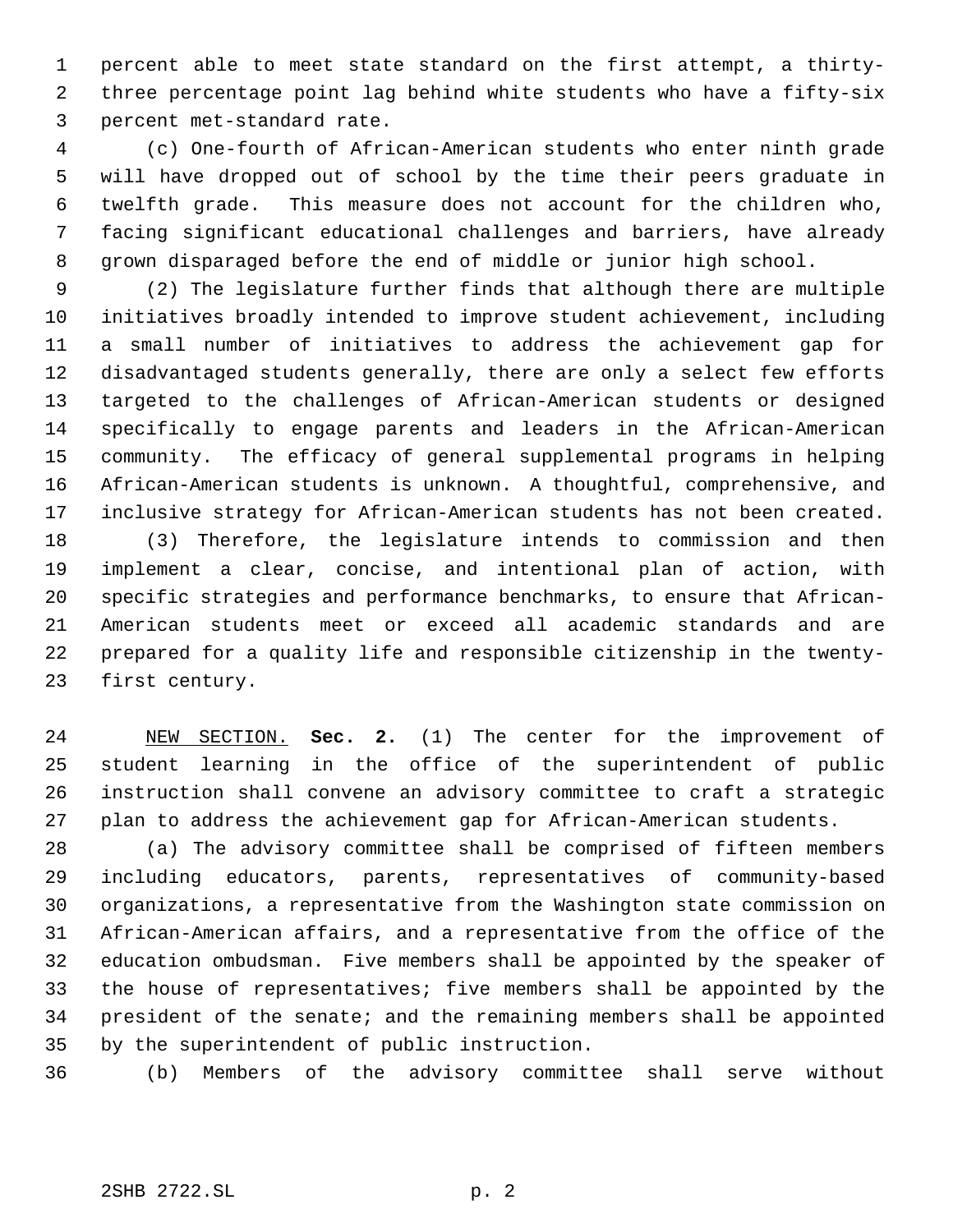compensation, but are entitled to be reimbursed for travel expenses in accordance with RCW 43.03.050 and 43.03.060.

 (2) The advisory committee shall conduct a detailed analysis of the achievement gap for African-American students; examine the extent to which current initiatives address the needs of African-American students; craft a strategic plan with school and community-based strategies to improve educational outcomes for African-American 8 students; and develop performance improvement measures and benchmarks to monitor progress. The committee shall:

 (a) Examine detailed data on achievement indicators based on grade level, school, gender, migrant status, and income status for African- American students to identify any trends or variances. The Washington state institute for public policy shall assist the committee in 14 providing data analysis under this subsection  $(2)(a)$ ;

 (b) Examine current federal, state, school, and community-based initiatives intended to improve student achievement and identify best practices and promising programs specifically for African-American students, including initiatives in other states as necessary;

 (c) Develop a comprehensive plan complete with a specific set of strategies, programs, and interventions to improve the educational attainment of African-American students, along with the funding necessary for implementation. The plan would include, but not be limited to:

 (i) Outreach and involvement of community-based organizations, especially organizations focused on family engagement and empowerment;

 (ii) Implementation of proven strategies from other states and local jurisdictions with an emphasis on meeting or exceeding academic standards in mathematics and sciences;

 (iii) Strategies to encourage the engagement and commitment of leaders in the affected communities; and

 (iv) Implementation of suggestions from the black education strategy roundtable regarding family engagement and empowerment activities and capacity and community-based supplemental education; and

 (d) Develop educational performance measures and improvement benchmarks to be monitored over time to gauge the progress and success of the strategic plan.

 (3) The center for the improvement of student learning and the advisory committee shall make a final report to the superintendent of